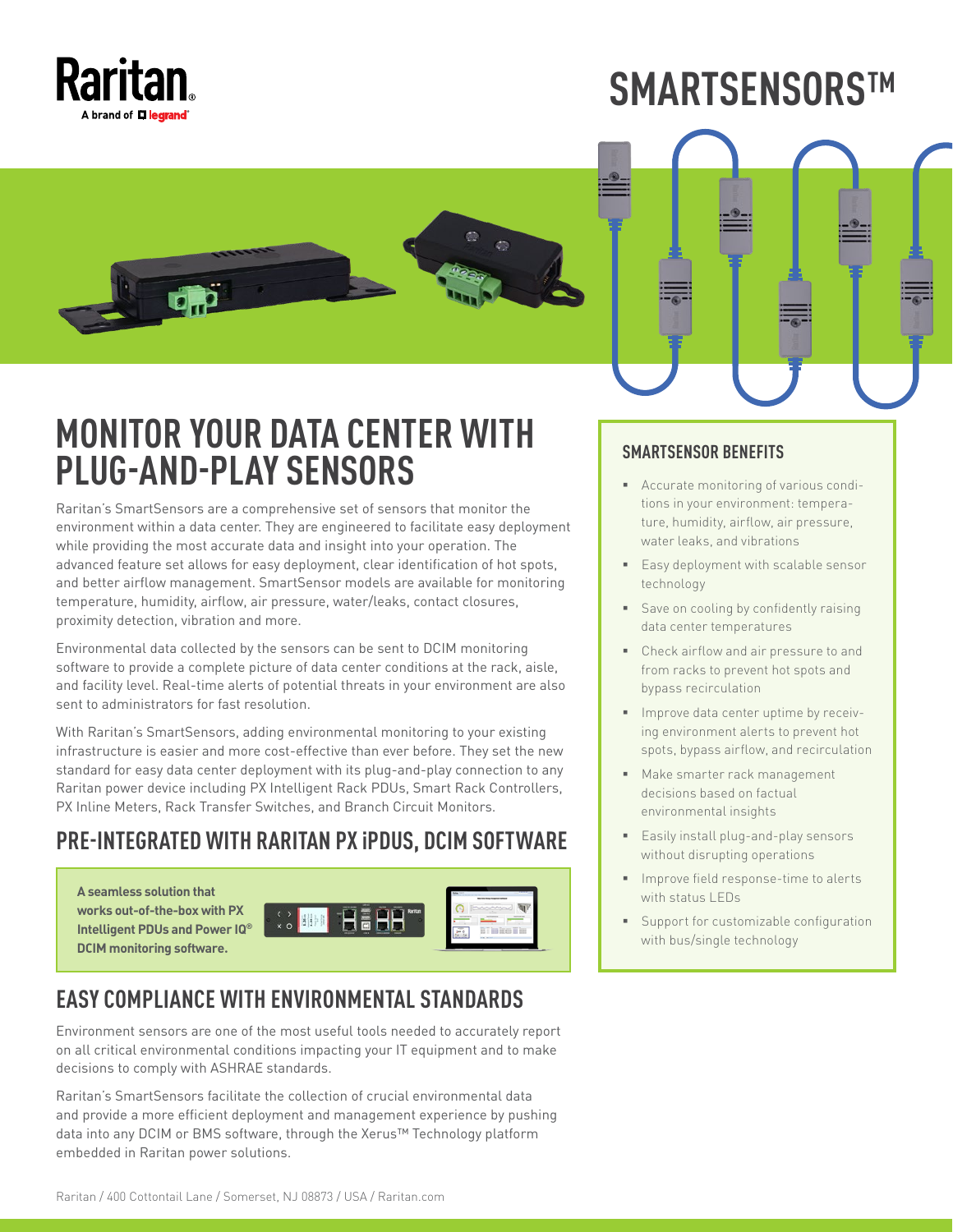# **SENSORS FOR YOUR DATA CENTER**



#### **TEMPERATURE**

The DX2-T1 can be placed at the front or rear of the rack to monitor cool air entering and/or hot air being expelled to ensure proper containment.<sup>1</sup>



#### **RACK INLET TEMPERATURE AND HUMIDITY**

The DX2-T3H1 strings together 3 sensor heads, making it easy to mount them at the bottom, middle, and top of the cool air inlet side as per ASHRAE<sup>2</sup> guidelines.

**AIRFLOW** The DPX-AF1 can

meter airflow in plenum space (areas that are involved in the circulation of airflow), such as under a raised floor or just above the perforated tiles.

**VIBRATION**

The DX-VBR detects vibrations such as earthquakes and damaged fans, along three axes (x, y, z).

# **WATER/LEAK**

The DPX-WSF-KIT, DPX-WSC-35-KIT, and DPX-WSC-70-KIT sensors monitor leaks on the floor, around an area, on liquid cooled racks, and can detect condensation.

### **CONTACT CLOSURE**

m

 $\circ$ 

DX2-CC2 dual contact closure is used with third party sensors, and integrates with data center smoke detectors to monitor risky conditions and aggregate data through Raritan's Xerus Technology Platform.

**AK**<br>AK

 $1$  Additional temperature and humidity sensor options are available.

**DIFFERENTIAL AIR PRESSURE**

prevent thermal leaks.

The DPX-T1DP1 meters differential air pressure above and below a raised floor, or between hot aisles and cold aisles to

 $\overline{\phantom{a}}$  o

<sup>2</sup> The American Society of Heating, Refrigerating and Air-Conditioning Engineers (ASHRAE) recommends measuring the cool air entering IT equipment near the bottom, in the middle, and near the top of each IT rack.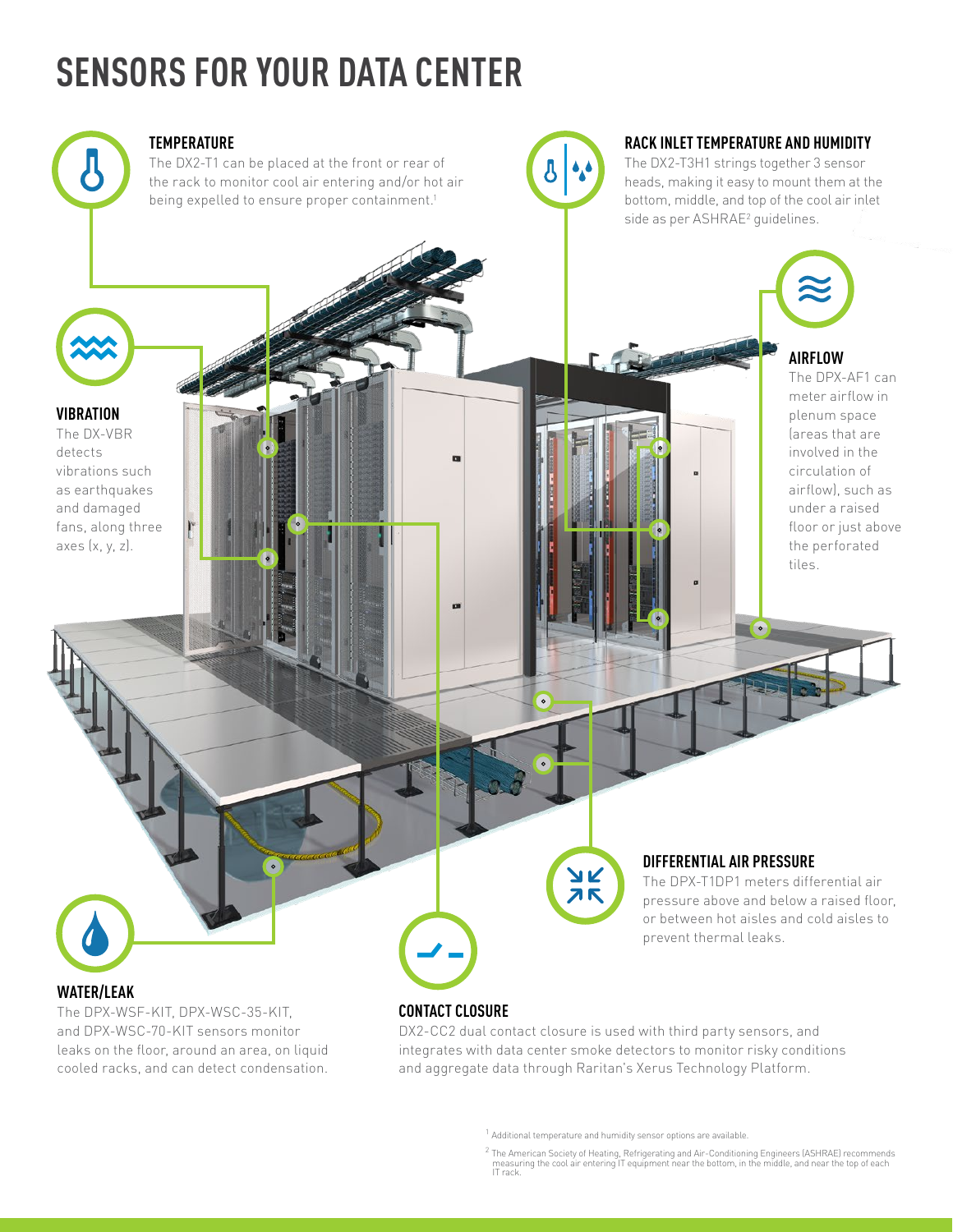# **INNOVATIVE FEATURES**

### **RJ45, REMOVABLE SENSOR HEADS**

If sensor accuracy diminishes, you don't need to remove the entire sensor; just replace the sensor head to maintain a high degree of accuracy.



## **LED INDICATOR**

LED light that visually alerts technicians when temperature thresholds are exceeded.

## **SINGLE BUS/STRING TECHNOLOGY**

Offering the highest flexibility of deployment by any Cat5/6-type cable connection, the SmartSensor allows you to cascade up to 32 sensors through a single bus. The SmartSensor makes it easy to instrument entire rows of your data center with different types of sensors through a single control device.





# **HIGH-ACCURACY AND HIGH-RELIABILITY METERING**

All SmartSensors benefit from the latest, most high-tech metering components. SmartSensor delivers the highest metering accuracy at +/- 0.5°C for temperature sensors, +/-2.5% for relative humidity.

# **POWER IQ® DCIM MONITORING SOFTWARE**

Environment data collected by SmartSensors can be sent to Power IQ® DCIM monitoring software, which allows you to confidently raise ambient temperatures and adjust the fan speed in CRAHs and CRACs to increase your energy savings and get the most out of your cooling systems.

Additionally, users can compare the data from sensors to the environmental envelope of a psychrometric chart to ensure that adequate cooling is where it needs to be, proper operating conditions have been maintained, and that they are in compliance with corporate, vendor, or utility guidelines and requirements.

#### **Power IQ allows you to:**

- See hot spots at-a-glance
- Know when to increase/decrease temperature set points
- Know how much to humidify
- Easily manage to ASHRAE standard thermal envelopes
- Simplify how you manage airside economization
- Customize and add your own thermal envelopes

Learn more at **www.raritan.com/poweriq**